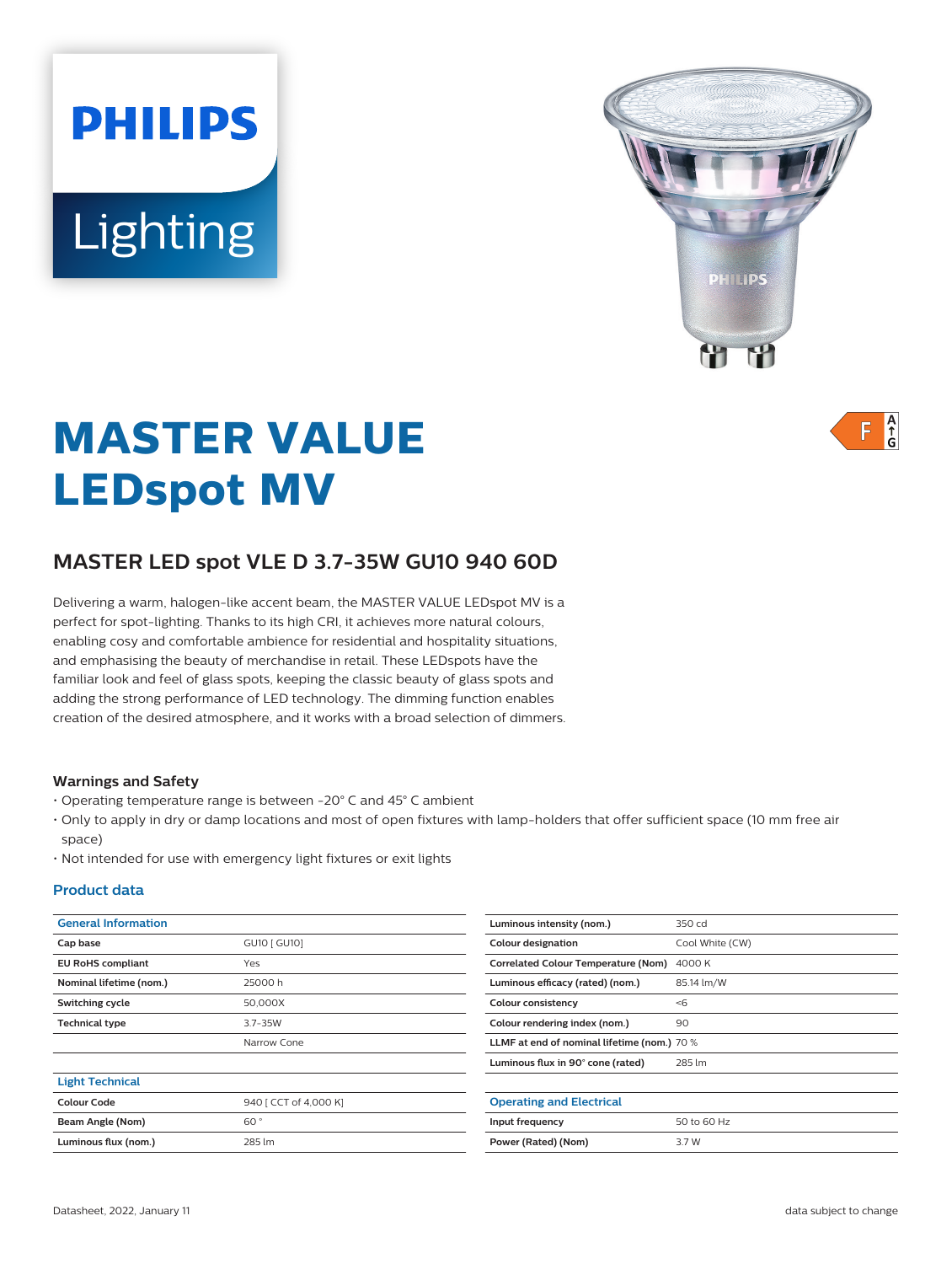## **MASTER VALUE LEDspot MV**

| Lamp current (nom.)              | 20 mA                      |
|----------------------------------|----------------------------|
| Wattage equivalent               | 35 W                       |
| Starting time (nom.)             | 0.5s                       |
| Warm-up time to 60% light (nom.) | 0.5s                       |
| Power factor (nom.)              | 0.8                        |
| <b>Voltage (Nom)</b>             | 220-240 V                  |
|                                  |                            |
| <b>Temperature</b>               |                            |
| T-Case maximum (nom.)            | 80 °C                      |
|                                  |                            |
| <b>Controls and Dimming</b>      |                            |
| Dimmable                         | Only with specific dimmers |
|                                  |                            |
| <b>Mechanical and Housing</b>    |                            |
| <b>Bulb shape</b>                | PAR16 [ PAR 2 inch]        |
|                                  |                            |
| <b>Approval and Application</b>  |                            |
| <b>Energy Efficiency Class</b>   | F                          |

| Suitable for accent lighting             | Yes                                    |
|------------------------------------------|----------------------------------------|
| Energy consumption kWh/1,000 hours 4 kWh |                                        |
|                                          | 391886                                 |
|                                          |                                        |
| <b>Product Data</b>                      |                                        |
| Full product code                        | 871869670783800                        |
| Order product name                       | MASTER LED spot VLE D 3.7-35W GU10 940 |
|                                          | 60 <sub>D</sub>                        |
| EAN/UPC - product                        | 8718696707838                          |
| Order code                               | 70783800                               |
| SAP numerator - quantity per pack        | 1                                      |
| Numerator - packs per outer box          | 10 <sup>2</sup>                        |
| <b>SAP material</b>                      | 929001348702                           |
| SAP net weight (piece)                   | $0.038$ kg                             |

#### **Dimensional drawing**



**MASTER LED spot VLE D 3.7-35W GU10 940 60D**

#### **Photometric data**



CalcuLuX Photometrics 4.5 Philips Lighting B.V. Page: 1/1

**Accent Lighting Spots**



**Spectral Power Distribution Colour**

# **Product D C** MASTER LED spot VLE D 3.7-35W GU10 940 60D 50 mm 54 mm

#### Datasheet, 2022, January 11 2 data subject to change